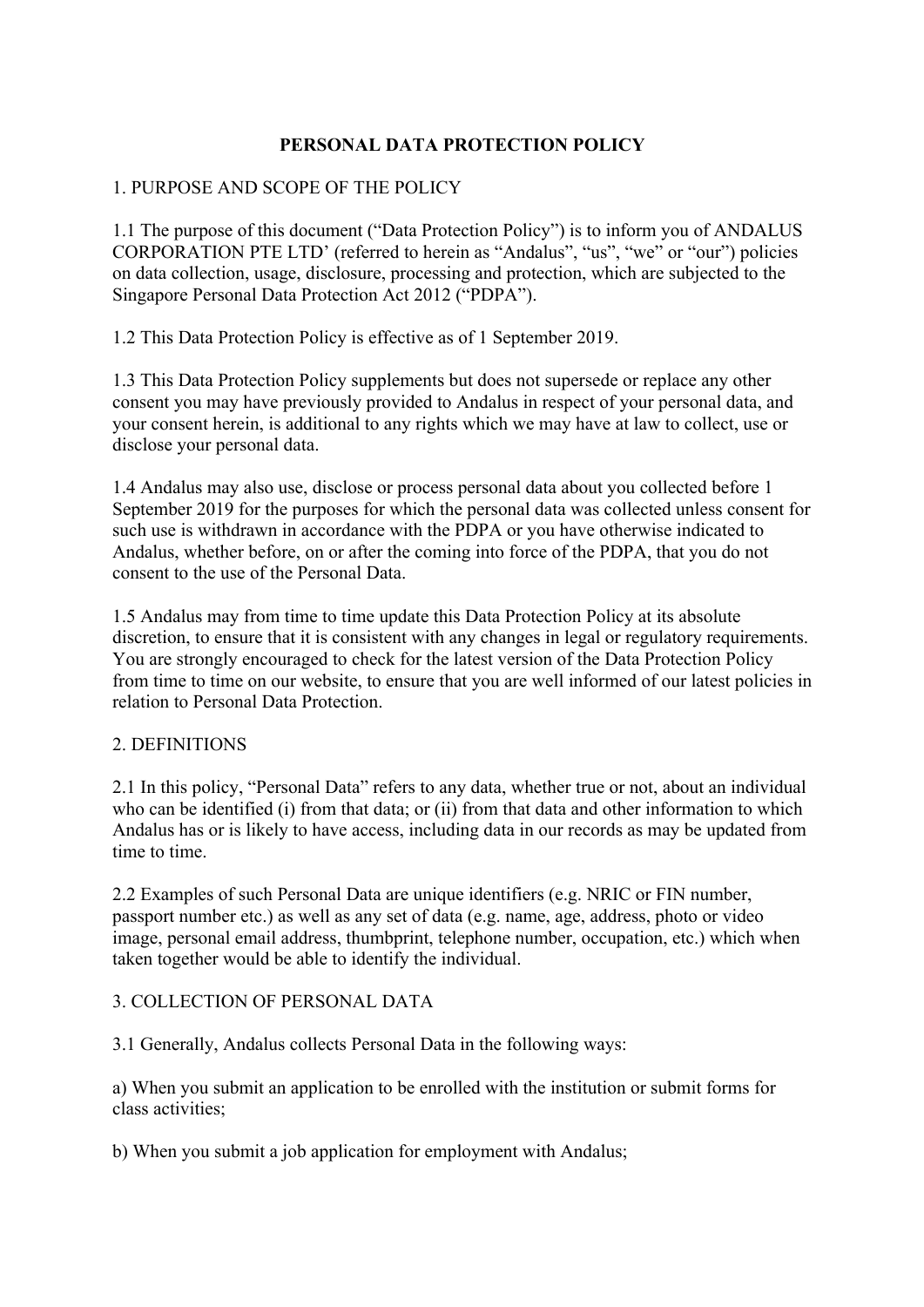c) When you interact with our staff (whether via telephone calls, teleconferencing, letters, emails or during face-to-face meetings);

d) When you are contacted by, and respond to, our staff;

e) In the course of providing educational services to you and/or your child; and

f) When you submit your Personal Data to us for any other reasons.

3.2 If you provide us with any Personal Data relating to a third party (e.g. information of your spouse, children, family members or your employees etc.), by submitting such information to us, you represent to us that you have obtained the consent of the third party to provide us with their Personal Data for the respective purposes set out herein.

3.3 You must ensure that all Personal Data submitted to us is complete, accurate and up to date.

3.4 Andalus only collects Personal Data to the extent that it is required for the specific purpose for which it is collected and which has been notified to the individual from whom the Personal Data is collected. Andalus does not collect any Personal Data, which is not reasonably necessary for the purpose for which it is collected.

## 4. PURPOSES FOR THE COLLECTION, USE AND DISCLOSURE OF YOUR PERSONAL DATA

4.1 Depending on the type of relationship you have with us (e.g. student, parent, alumnus, staff, applicant, vendor, service provider), the Personal Data that we gather from you may be collected, used and/or disclosed for the following purposes stated below.

a) Evaluating suitability for admission or employment, enrolling or employing, providing educational courses and training, including sending materials on course/study/assignment/lesson materials, information on time tables and examination details via postal mail, electronic mail, SMS or MMS, fax and/or voice calls or other electronic means;

b) Administering and/or managing relationships with ANDALUS (including responding to enquiries, the mailing of correspondence, statements or notices which could involve the disclosure of certain Personal Data to bring about delivery of the same);

c) Carrying out due diligence in accordance with legal or regulatory obligations or risk management procedures that may be required by law or put in place by ANDALUS, including the obtaining of references and/or other information from prior educational institutions and employers;

d) Processing application(s) for financial aid, and/or other support programmes, which may include disclosure of Personal Data to donors, grantors, external evaluators and/or external organisations.

e) Investigating possible fraud, misconduct or unlawful action to maintain security of persons or property, control access and investigate suspicious or inappropriate activities;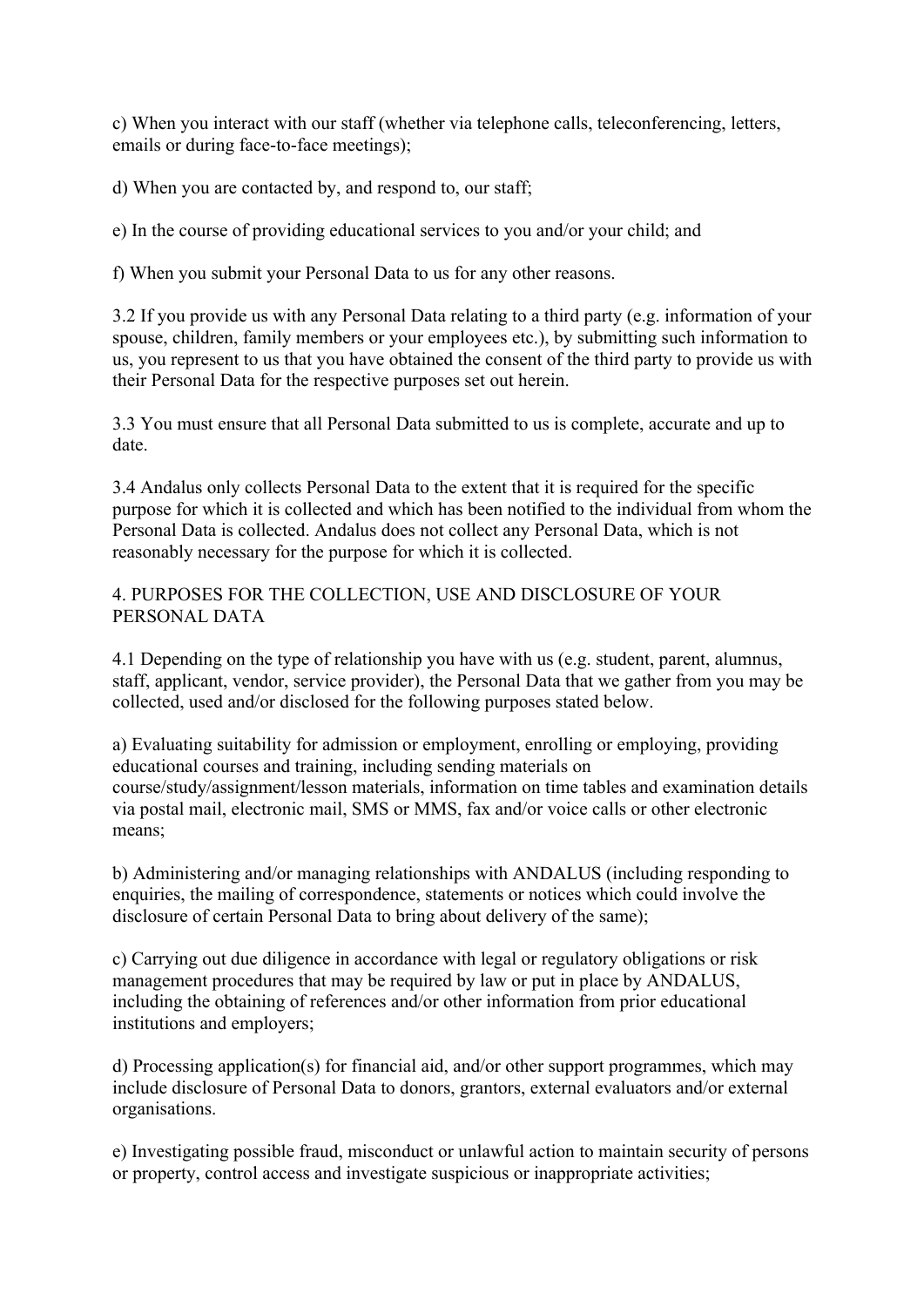f) Responding to requests for information from government or public agencies, ministries, statutory boards or other similar authorities or non-government agencies authorised to carry out specific Government services or duties;

g) Carrying out market-related, evaluative or similar analysis for ANDALUS' operational strategy and policy planning purposes, including providing data to external parties and to partner organisations or individuals for jointly administered programmes;

h) Supporting Andalus' functions including, but not restricted to, the teaching and personal and professional development of students, staff and administration;

i) Processing, administering and conferring awards of prizes, medals and other marks of distinction, and student or graduation status, and publication or releasing of information on the same;

j) Processing applications and enrolment activities related to co-curricular, health, life as well as concession cards, and administering matters related to use of these services;

k) Facilitating participation in student life which may include social, cultural, sports, and educational activities, events, volunteering and training programmes, student membership and orientation activities;

l) Taking of photographs and/or videos (whether by ANDALUS staff or third-party photographers and/or videographers on behalf of ANDALUS) during study programmes, events or seminars organised by ANDALUS or its affiliates for publicity purposes;

m) In order to conduct our operations more smoothly, we may also be disclosing the Personal Data you have provided to us to our third-party service providers, agents and/or our affiliates or related corporations, which may be sited locally or outside of Singapore, for one or more of the above-stated purposes. This is because such third-party service providers, agents and/or affiliates or related corporations would be processing your Personal Data on our behalf for one or more of the above-stated purposes.

n) For emergency contact and/or emergency services.

o) Facilitating business asset transactions (which may extend to any mergers, acquisitions or asset sales);

p) Any other purposes which ANDALUS may inform you of in writing from time to time, but for which we will seek your separate consent.

4.2 We respect the confidentiality of the Personal Data you have provided to us. However, please note that we may disclose your Personal Data to third parties without first obtaining your consent in certain situations, including, without limitation, the following:

a) Situations in which the disclosure is required based on the applicable laws and/or regulations;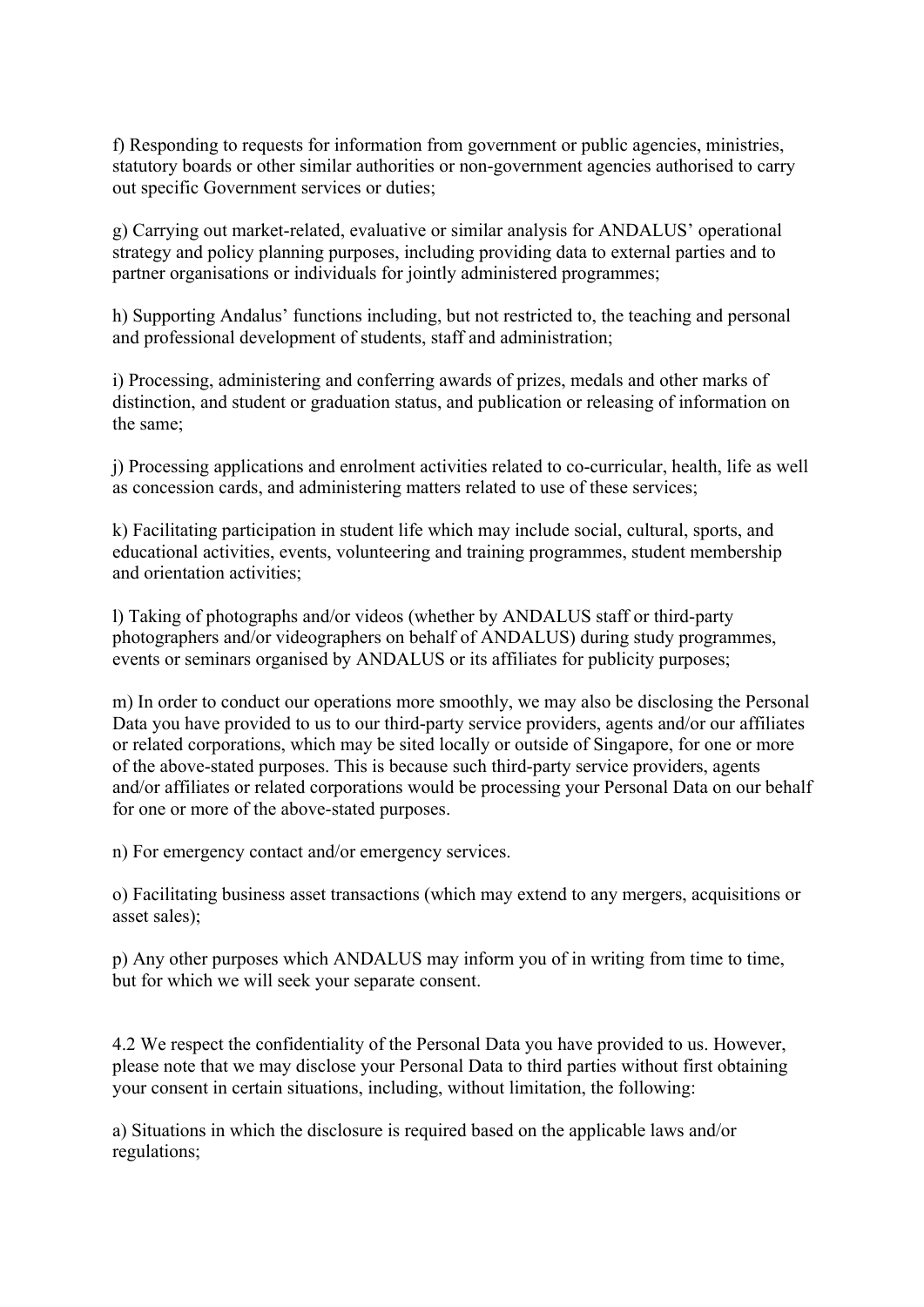b) Situations in which the purpose of such disclosure is clearly in your interests and consent cannot be obtained in a timely way;

c) Situations in which the disclosure is necessary to respond to an emergency that threatens the life, health or safety of yourself or another individual and consent for the disclosure of the data cannot be obtained in a timely way, provided that we shall, as soon as may be practicable, notify you of the disclosure and the purposes of the disclosure;

d) Situations in which the disclosure is necessary for any investigation or proceedings;

e) Situations in which the Personal Data is disclosed to any officer of a prescribed law enforcement agency, upon production of written authorisation signed by the head or director of that law enforcement agency or a person of a similar rank, certifying that the Personal Data is necessary for the purposes of the functions or duties of the officer; and/or

f) Situations in which the disclosure is to a public agency and such disclosure is necessary in the public interest.

## 5. WITHDRAWAL OF CONSENT AND/OR REQUEST FOR ACCESS, CORRECTION OF YOUR PERSONAL DATA

5.1 By accepting the conditions above, you have agreed to consent for the collection, use and/or disclosure of your Personal Data in our possession. If you would like to a) withdraw your; or b) obtain access and make corrections to your Personal Data records in our possession, please submit a written request to our PDPA Contact Person (See part 7.2 below).

## 5.2 Withdrawal of Consent

a) You may at any time withdraw any consent already given, or deemed to have been given under the PDPA, in respect of the collection, use or disclosure by ANDALUS of Personal Data about you for any purpose as above, on giving reasonable notice to ANDALUS.

b) ANDALUS does not prohibit an individual from withdrawing his consent to the collection, use or disclosure of Personal Data about the individual and/or whom he represents, but this shall not affect any legal consequences arising from such withdrawal.

c) We will process your request within a reasonable time from such a request for withdrawal of consent being made, and will thereafter cease (and cause its data intermediaries and agents to cease) collecting, using or disclosing the Personal Data, as the case may be, unless such collection, use or disclosure, without the consent of the individual is required or authorized under the PDPA or other written law.

d) If you withdraw your consent to any or all use of your Personal Data, depending on the nature of your request, Andalus may not be in a position to continue to provide its services to you, administer any contractual relationship in place, which in turn may also result in the termination of your agreements with Andalus, and your being in breach of your contractual obligations or undertakings. Andalus' legal rights and remedies in such event are expressly reserved.

5.3 Request to Access or Correct Personal Data